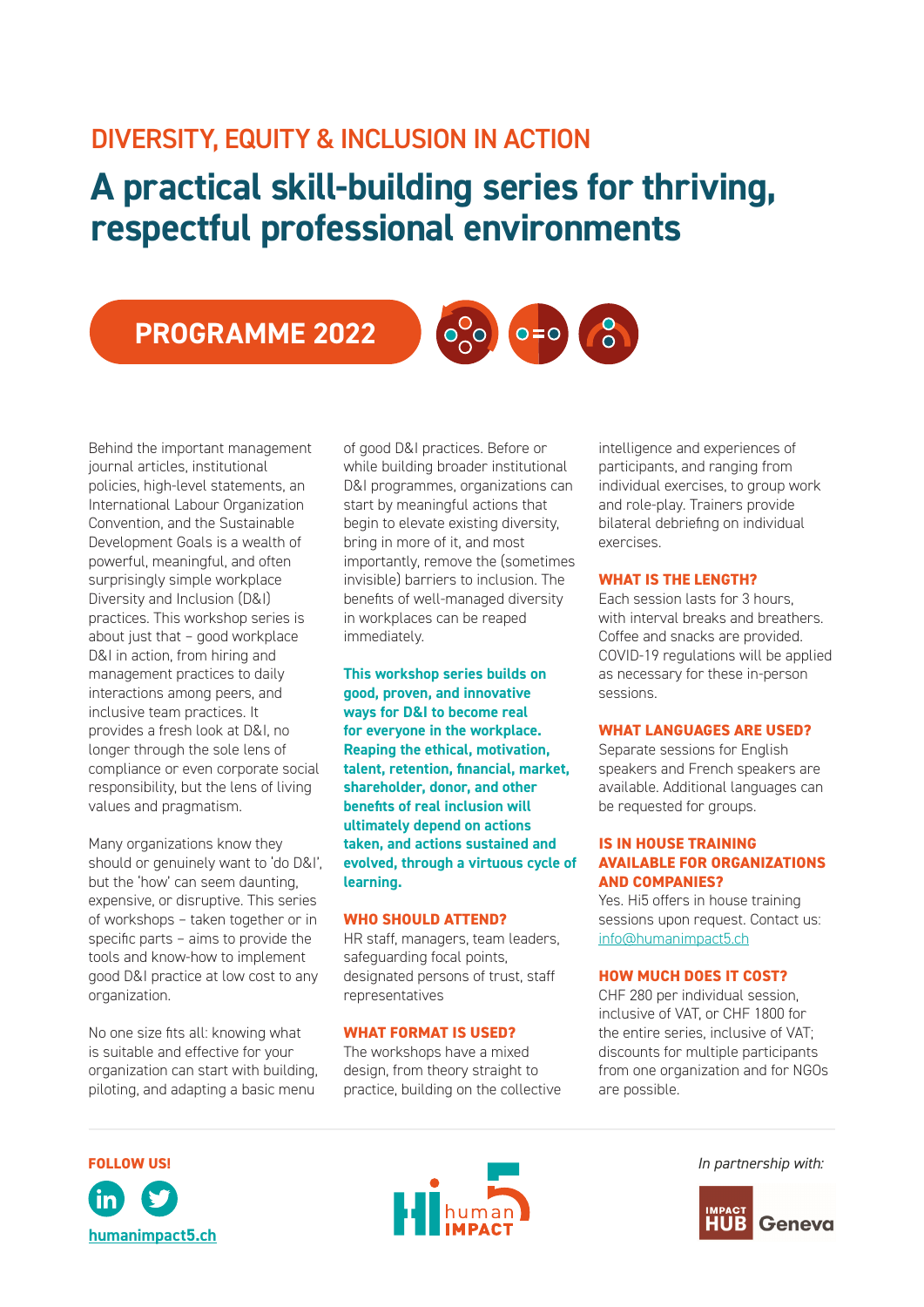# *[Visit our training centre >](https://humanimpact5.ch/training-formation/)*



**What you gain:** *After the workshop, you will have a good understanding of the proven benefits and key challenges of D&I; you will have developed your own case for D&I in the work environment; and you will have acquired the necessary elements for a tailored pathway for application of D&I in the workplace.*

*This session is a recommended before taking other workshops.*



**What you gain:** *With this session, you will reconnect to your values and feel empowered to embody them in action; you will also have a simple technique to apply values clarification in teams and render organizational values more meaningful, concrete, and measurable. You will also have a very clear understanding of trust in the workplace and how it applies to everyday behaviours and performance.*



**What you gain:** With this workshop, you will have insight *into how unconscious bias plays out in various workplace situations and the benefits of addressing it; you will have a personal view of your own unconscious biases and how to train yourself to reduce them. You will have starter tools to introduce and apply unconscious bias-reducing techniques in the workplace.*

#### **Session 1 – ESSENTIALS**

*Workplace D&I Essentials: An introductory session on the basics of theory and practice*

A journey through the evolution of D&I will bring you to the most recent research into 'business cases' for D&I. The workshop provides a state of the art of basic concepts, forms of workplace diversity well beyond gender, areas of discrimination in the workplace, and how to address these through D&I practices. If you already know about D&I, this can be a refresher, and if you are new to or interested in D&I, this is your window of opportunity to come on board. It paves the way to a practical approach to D&I in the workplace, no matter at what level of the organization you work.

25 March, 2022; Impact Hub Geneva **English version** 9:00-12:00 **[> REGISTER](https://humanimpact5.ch/product/session-1-essentials-diversity-inclusion/) French version** 14:00-17:00 **[> INSCRIVEZ-VOUS](https://humanimpact5.ch/product/centre-de-formation-atelier-1-lessentiel/)**

#### **Session 2 – VALUES & TRUST**

*Connecting to the greater good. Leading with personal and professional values that enhance inclusivity*

This workshop aims first at the individual and provides a pathway for personal values clarification and how to connect to and embody professional and organizational values. It will provide tools for how D&I work can be rooted in unifying values. It also paves the way for the following three workshops on unconscious bias, sexual harassment, and bystander intervention.



**Hi**human

29 April 2022; Impact Hub Geneva **English version** 9:00-12:00 **[> REGISTER](https://humanimpact5.ch/product/session-2-values-trust/) French version** 14:00-17:00 **[> INSCRIVEZ-VOUS](https://humanimpact5.ch/product/atelier-2-les-valeurs/)**

#### **Session 3 – UNCONSCIOUS BIAS**

*What are we thinking? Dealing with unconscious bias in everyday work*

What lies behind what we often call 'intuition' or 'gut feeling'? How much of our workplace interactions, choices and decisions, and 'objective' evaluations at work are rooted in our true rational and conscious mind? This session is the start of a journey into understanding, acknowledging, challenging, and training ourselves to reduce implicit bias in our workplace interactions. It provides a key to removing barriers to inclusion, to better performance, and to decision making.

20 May 2022; Impact Hub Geneva **English version** 9:00-12:00 **[> REGISTER](https://humanimpact5.ch/product/session-3-unconscious-bias/) French version** 14:00-17:00 **[> INSCRIVEZ-VOUS](https://humanimpact5.ch/product/atelier-3-les-prejuges-inconscients-travail/)**





**PROGRAMME 2022**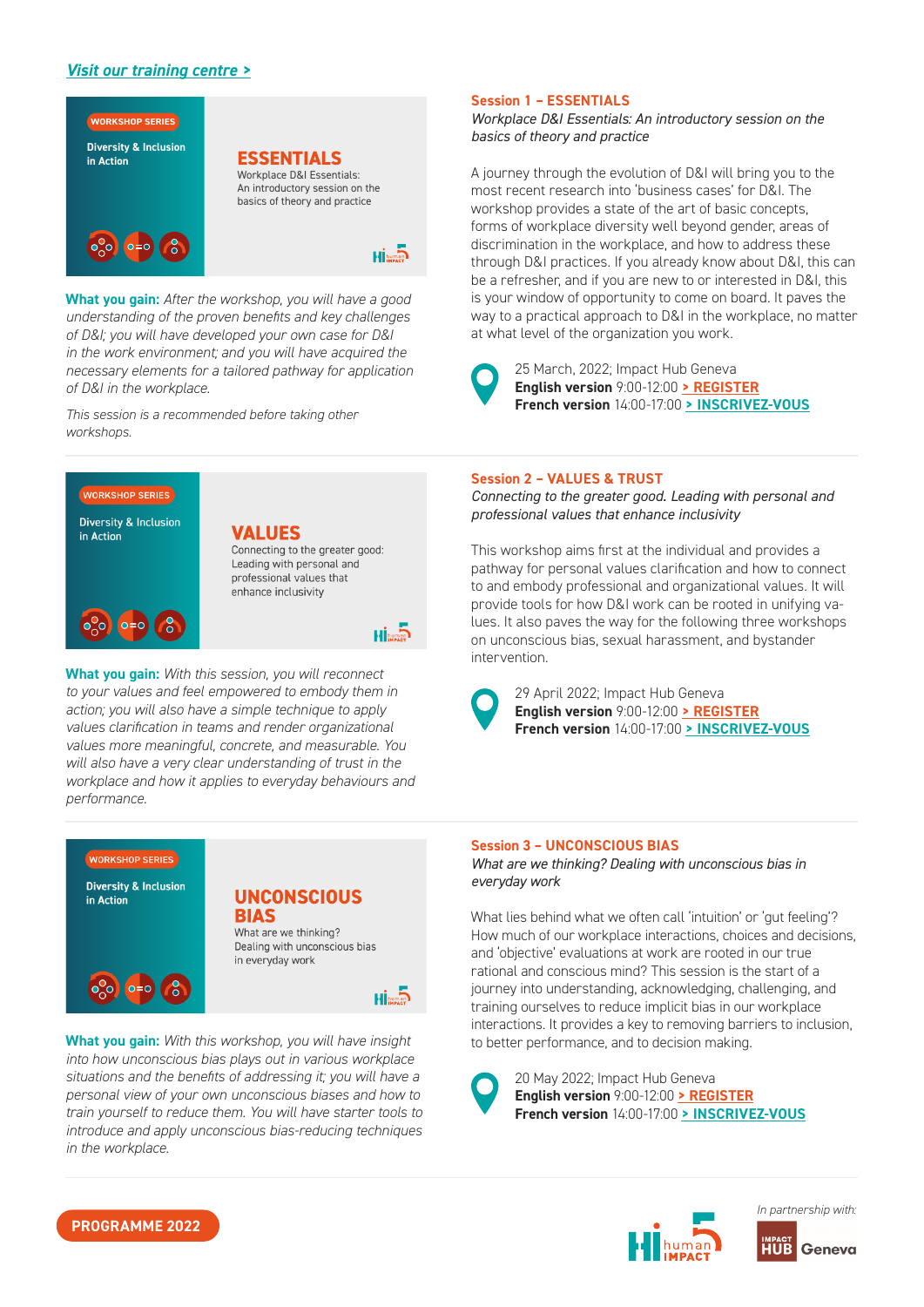# *[Visit our training centre >](https://humanimpact5.ch/training-formation/)*



**What you gain:** *Personal insight into your value system that can help you to be prepared to step in when discrimination occurs around you. You will gain the confidence that it takes to be an active bystander, and a basic tool package if you intend to introduce bystander practice in the workplace.*

#### **Session 4 – BYSTANDER INTERVENTION**

*Speaking up, stepping in. Building active bystanders in the workplace*

If you have ever witnessed harassment, bullying, or other unethical behaviours and felt unease, this workshop is for you. It will help you connect to the values that may compel or prevent you from doing what you know is right. It will provide you with the tools to be a reliable colleague, whether a direct or indirect 'bystander'. Bystander intervention is key to D&I and to creating respectful workplaces.



30 September 2022; Impact Hub Geneva **English version** 9:00-12:00 **[> REGISTER](https://humanimpact5.ch/product/session-5-bystander-intervention/) French version** 14:00-17:00 **[> INSCRIVEZ-VOUS](https://humanimpact5.ch/product/atelier-5-intervention-des-temoins/)**

# **WORKSHOP SERIES**

| <b>Diversity &amp; Inclusion</b><br>in Action |         |  |
|-----------------------------------------------|---------|--|
|                                               |         |  |
|                                               | $o = o$ |  |

**INCLUSIVE MEETINGS** Meetings that matter: inclusive meetings, feedback, and evaluations toolbox



**What you gain:** *You will walk away with a toolbox of toolbox of techniques that can be adapted to various meetings – from bilateral to groups – both online and in person.* 

#### **Session 5 – INCLUSIVE MEETINGS**

*Meetings that matter. Inclusive meetings, feedback, and evaluations toolbox* 

Psychological safety is crucial to well-performing teams and to personal development in the workplace. It is what ensures that staff come with game-changing ideas, flag risks that require mitigation, and are able to just be themselves in a team, fearlessly. This workshop will explore various techniques (starting from the basics) of inclusive meetings.



21 October 2022; Impact Hub Geneva **English version** 9:00-12:00 **[> REGISTER](https://humanimpact5.ch/product/session-6-inclusive-meetings/) French version** 14:00-17:00 **[> INSCRIVEZ-VOUS](https://humanimpact5.ch/product/atelier-6-reunions-inclusives/)**



**What you gain:** With this workshop you will have a solid *checklist for D&I policy to apply to your organization or to review and refine an existing D&I policy; a menu of simple ways to pulse check, monitor and evaluate D&I.*

**Session 6 – PSYCHOLOGICAL SAFETY & REPORTING** *How are we doing? Ensuring psychological safety, appropriate grievance/support mechanisms & pragmatic measuring of D&I*

This workshop is in many ways the 'cherry on top' of the D&I menu. It aims at reviewing pitfalls and best practices of grievance mechanisms for reporting on issues of discrimination and psychosocial risk. It will cover the basics of D&I policy elements, provide a framework for analysing the complaints mechanism or for building one that is meaningful and appropriate. It will also cover easy and practical ways to ensure that D&I practices are working.

25 November 2022; Impact Hub Geneva **English version** 9:00-12:00 **[> REGISTER](https://humanimpact5.ch/product/session-7-psychological-safety-reporting/) French version** 14:00-17:00 **[> INSCRIVEZ-VOUS](https://humanimpact5.ch/product/atelier-7-securite-psychologique-et-dispositifs-de-plainte-et-de-soutien/)**



**PROGRAMME 2022**